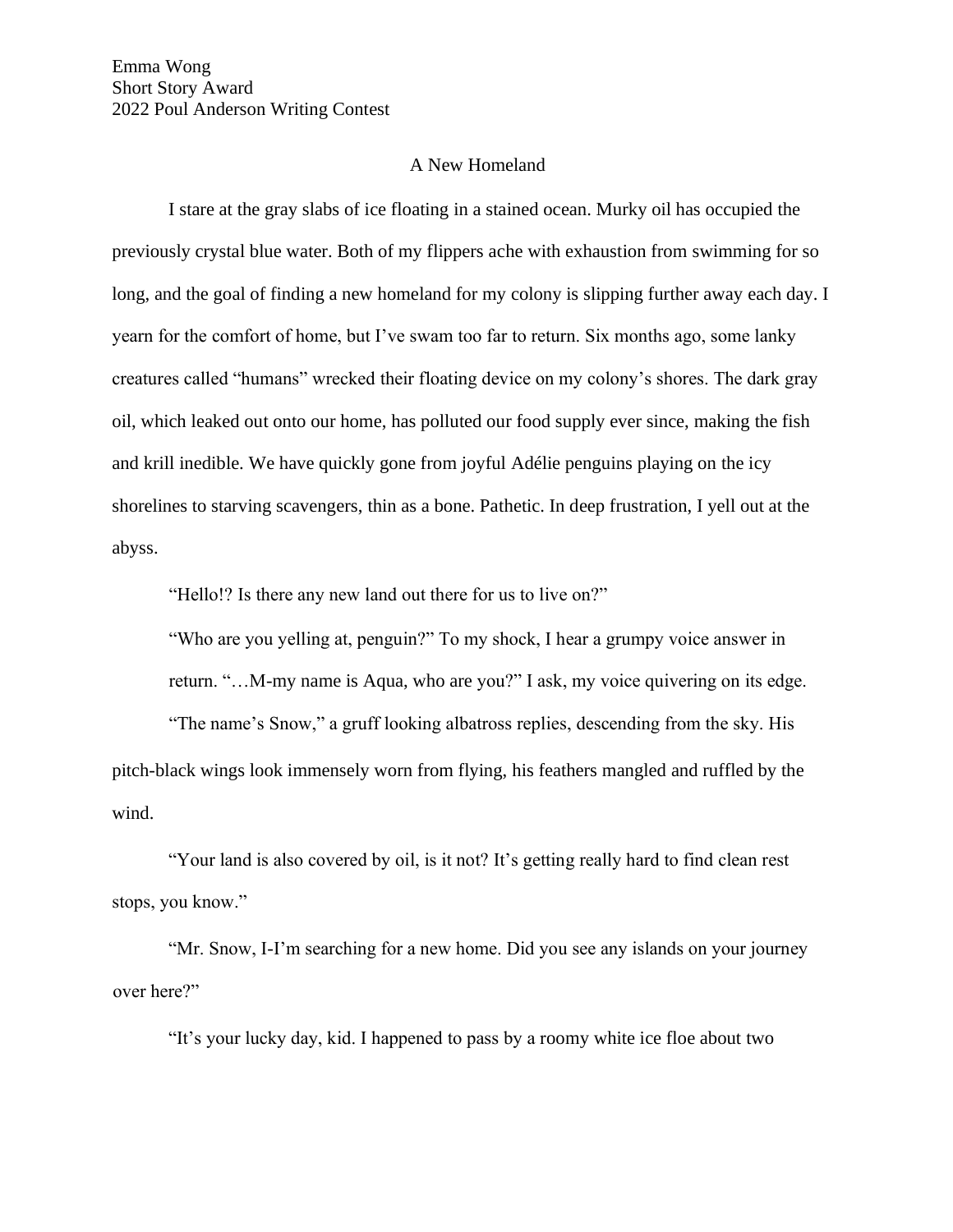days of flight toward the north. Never remember seeing that place before..."

"An ice floe?" My eyes grow wide with anticipation. An expanse of frozen land just like my home! "I can't fly, but can I swim there!"

"You can't fly," Snow guffaws. "What kind of bird are you?"

I bristle, but he continues.

"Just a tiny problem—the area's infested with killer whales. Oh, and you do know about the plastic there, don't you?"

"Plastic? Is it something like oil?"

"Plastic is just as dangerous. It's shiny and stiff and comes in many forms. If you see a tube of it, that's called a straw. If you see it in a square shape, that's a box, and the round one with a short neck is a bottle. It floats around and looks like food, but it'll definitely kill you if you eat it. The humans make these. Selfish and ignorant creatures, they are." "Hu... humans again?" Selfish and ignorant indeed.

"I need to keep moving, Aqua," Snow grumbles irritably, preparing himself to fly away. "Sorry to hear about your home. It'll take a brave soul to reach that ice floe, you know." Stillness surrounds me after Snow takes his leave. I am certainly not brave: the thought of even a baby leopard seal sends me into shivers. Now, killer whales and that ominous "plastic" in the waters ahead seem impossible to face. But I have to do this. My colony had been skeptical about my mission of finding a new home, yet this was their last hope. With our numbers dwindling, I am the only one young and healthy enough to go. They loaded me with what little food they had and watched me leave for the journey. How I miss them… I continue to swim north alone in the endless ocean for what seems like days. The cloudy water slowly reverts back into the stunning cobalt it is supposed to be. So far, there are no signs of killer whales; I breathe a heavy sigh of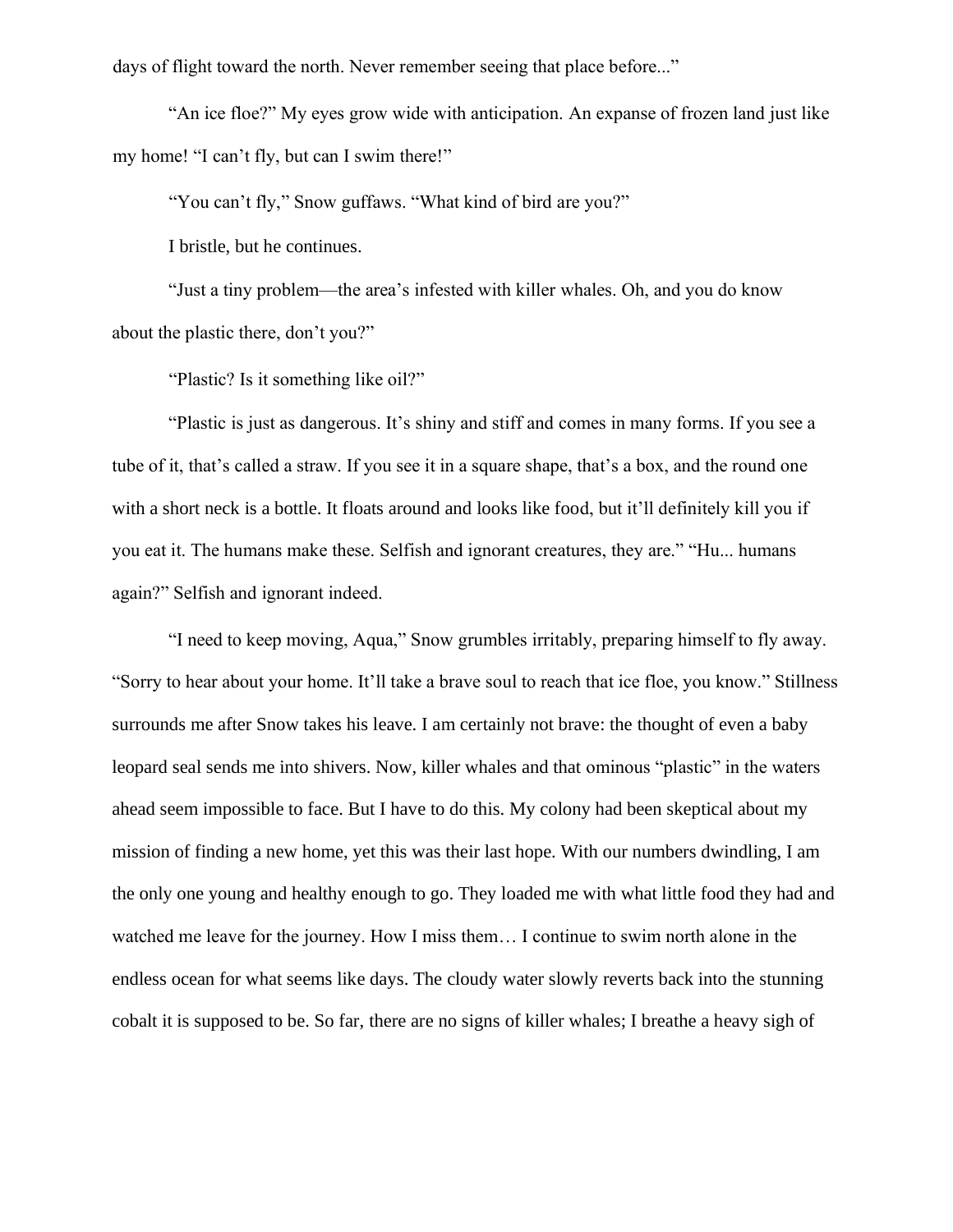relief. Whenever my legs feel fatigued, I simply let myself drift along. There are things that drift along with me. Stiff, round, and shiny, they float in groups. Plastic bottles. They look perfectly harmless until I see bodies floating around them. Sea turtles choked to death on these things. I frantically try to help a seagull choking on a straw, but he was too far gone. A helpless, empty feeling starts to consume me, no matter how much I try to keep a positive attitude. Was Snow confused? How could there be a new ice floe? What about the folks back home? What about me? I have no energy left to make the journey back…

Finally, just as my doubt starts to overtake me, I see it. On the yellow-orange horizon, there sits the white ice floe that Snow had promised. It is magnificent—a few miles in width and plain white, just as my home used to be.

"It's real! It's real!"

Even though my legs ache with pain and my lungs are exhausted, I surge forward, letting out a loud whoop of joy. My folks will have a new home! Jubilant, I jump onto the edge of the island, extend my wings, and let them embrace the solid ice. Instantly, though, I feel a chunk fall through my arms.

…What?

The piece of "ice" resurfaces right in front of me and I yelp. It is not compact and cold like ice should be at all, instead bobbing right back up to the surface. I look down at one of the mysterious blocks, brushing off a thin layer of snow that disguises something else underneath. The block is light and formed in a square shape, shiny and glittering in the reflected sunlight of the ocean. It is a texture that can only be described as...

...Plastic.

Plastic boxes! I cry out and look up, and there, to my horror, the giant ice floe is nothing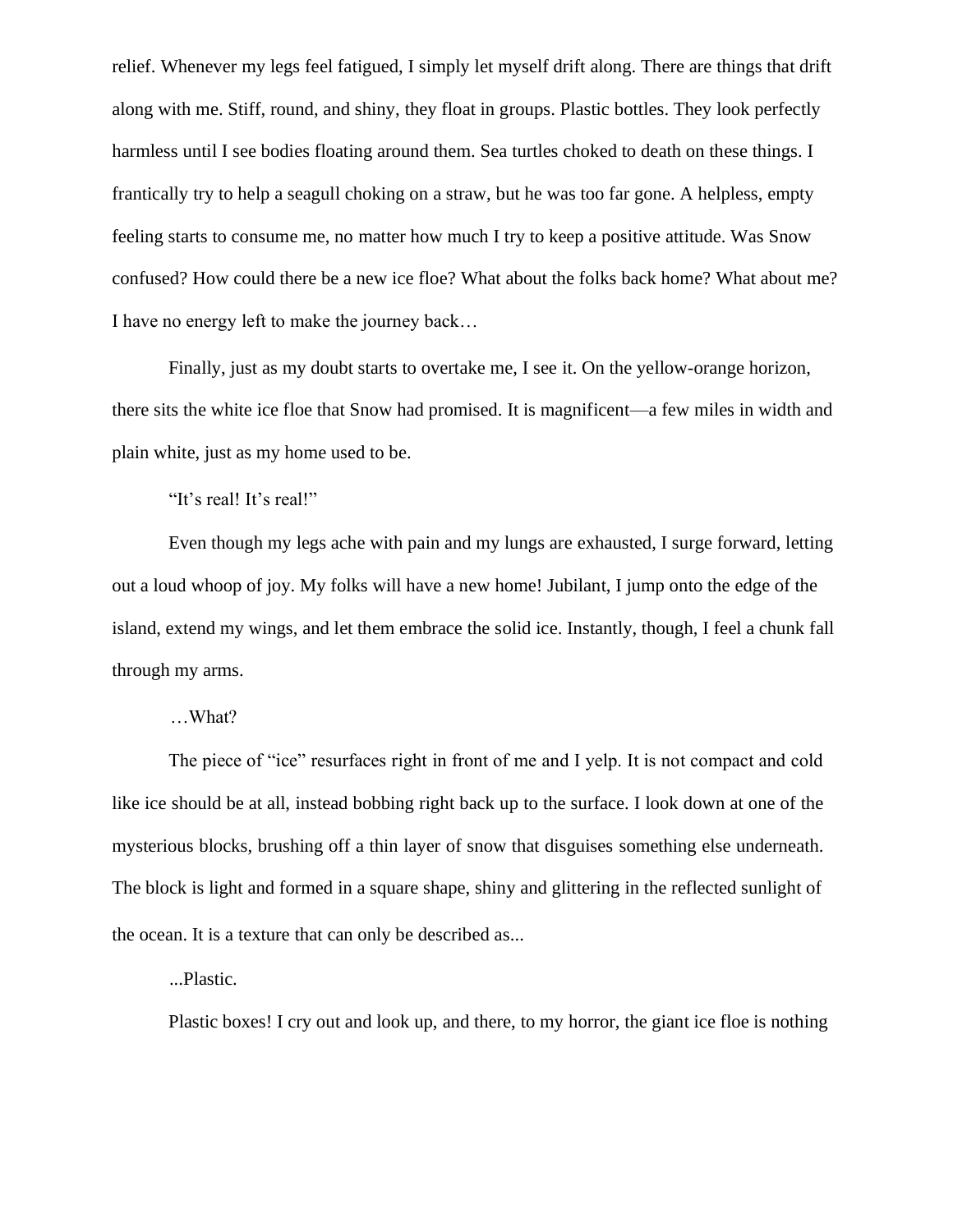but thousands of white plastic blocks. I lose the little calm I had and plunge into despair. Suddenly, out of the corner of my eye, I spot dark forms heading toward me. Someone else has sensed my fear. Watching the ominous figures move, I realize that my worst nightmares have sprung to life. Killer whales. Two of them. I cover my beak, stifling a scream, and immediately attempt to submerge myself. My body is exhausted and I overestimate my speed. This catches the whales' attention, and they surround me. Their gargantuan teeth sharpen their hungry expressions. I have no energy left to flee, but then, out of sheer desperation, I'm struck with a perilous idea: I'll swim *toward* them. I gather my courage and dash out between the two predators. They shriek in surprise, making way, and I'm filled with a fleeting moment of joy: *I did it!* But the whales whip back around in no time; they're skilled hunters, and they'll do anything to kill. This sends a shock of fear through my veins. Twisting around, I attempt the same strategy, surging back toward them. All at once, a sharp pain yanks me back. Distraught, I look down; there, my foot has been caught in a stringed, latticed object resembling a web… a fish net! Another human product! The dark shadows rush closer, but I can't wrench myself free from the net.

Spotting my struggle, one whale lunges at me. This is the end, isn't it? I will be eaten. I will fail my colony... but I can't! Letting out all the air in my lungs, I make a daring submerge, barely dodging a hit from the attacker. It releases a terrifying bellow, and I see that it has charged into the fish net itself—the trapped assassin has started a gruesome struggle to get free. I become dragged in as well, wailing and thrashing around, my foot getting further tangled in the net. My

vision is blurring. I have failed... Regret slowly floods me, eclipsing all other rage or hope... I find myself sinking, sinking, and sinking into a silent abyss.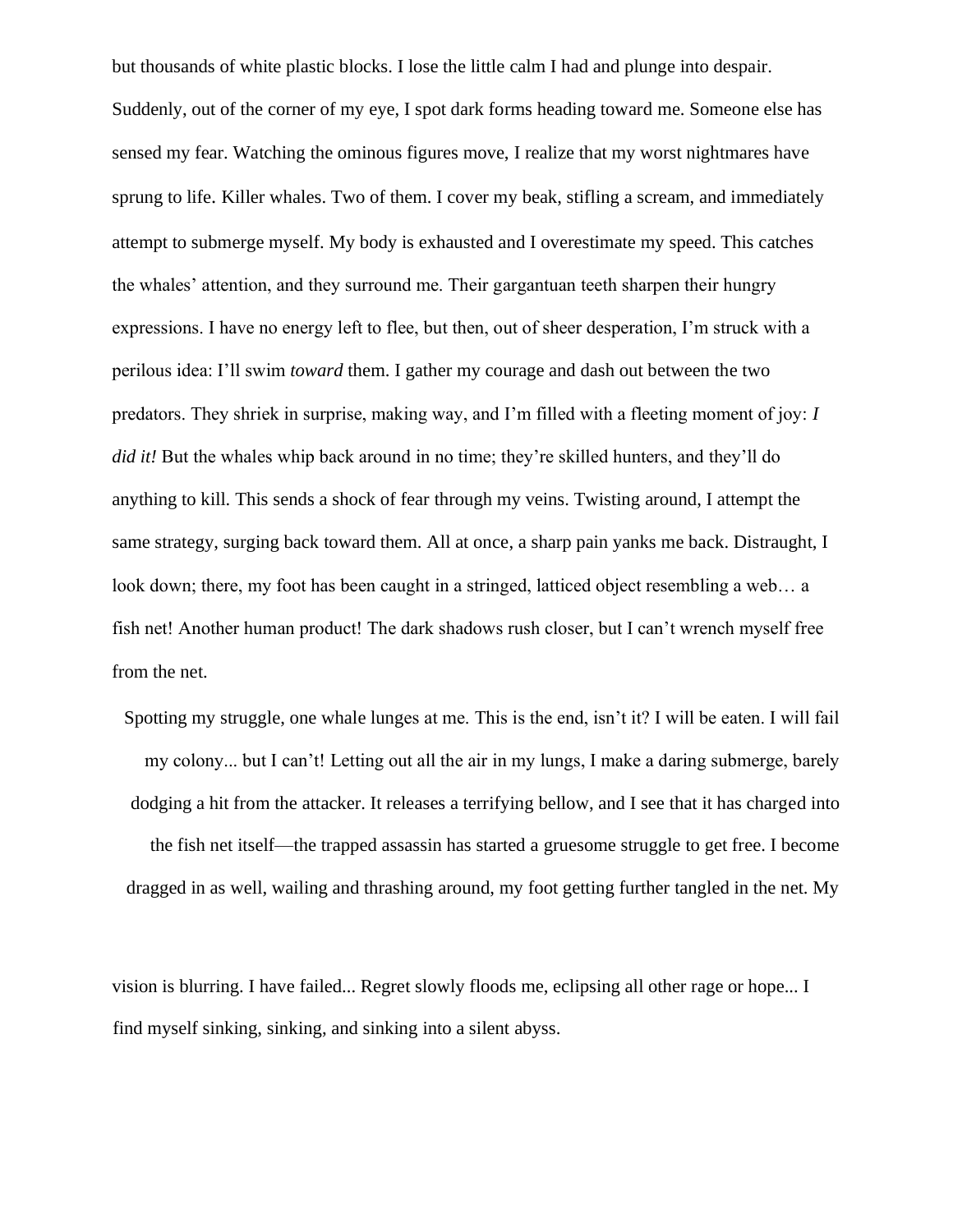Everything is dark.

A loud ringing in my ears breaks the silence. I snap out of my unconsciousness, shocked to find myself lying in a shallow, warm pond. Where am I? I see an abundance of food and a few bright lights. A group of figures waddle toward me: penguins! Not my species, but penguins nonetheless!

"Are you alright?" one of the penguins inquires gently. I am amazed to find that she knows my language, even through a thick accent.

I nod slowly.

"Am I... dead?"

"No—you're in a wildlife center. You're safe," she replies, her eyes kind. "I am Arctic." "B-but what happened?" I whisper. "Why am I here? I should have been ddead." "Ah," she explains, "the humans saved you from the abandoned fishing net." "Humans? Aren't they the ones who've created all these problems?" I am bewildered. "Some of them help us," she answers simply. "The humans saved me, too." "Oh, Arctic, please tell me they can save the penguins from my colony!"

"I heard something about the humans tracking your habitat. You should ask the group of all-gray penguins who just arrived at the wildlife center."

All-gray penguins?

"What? There aren't any all-gray penguins, just like how there isn't a new homeland!"

As I shake my head, Arctic points to a large group of, yes, *all-gray* penguins entering the pond. I stare at them in awkward silence. In a flash, my eyes widen, and my beak drops. The gray is just oil. Underneath it lie the Adélie penguins from the colony! The humans found them! I dash forward, hugging them until we start to cry. I realize now just how